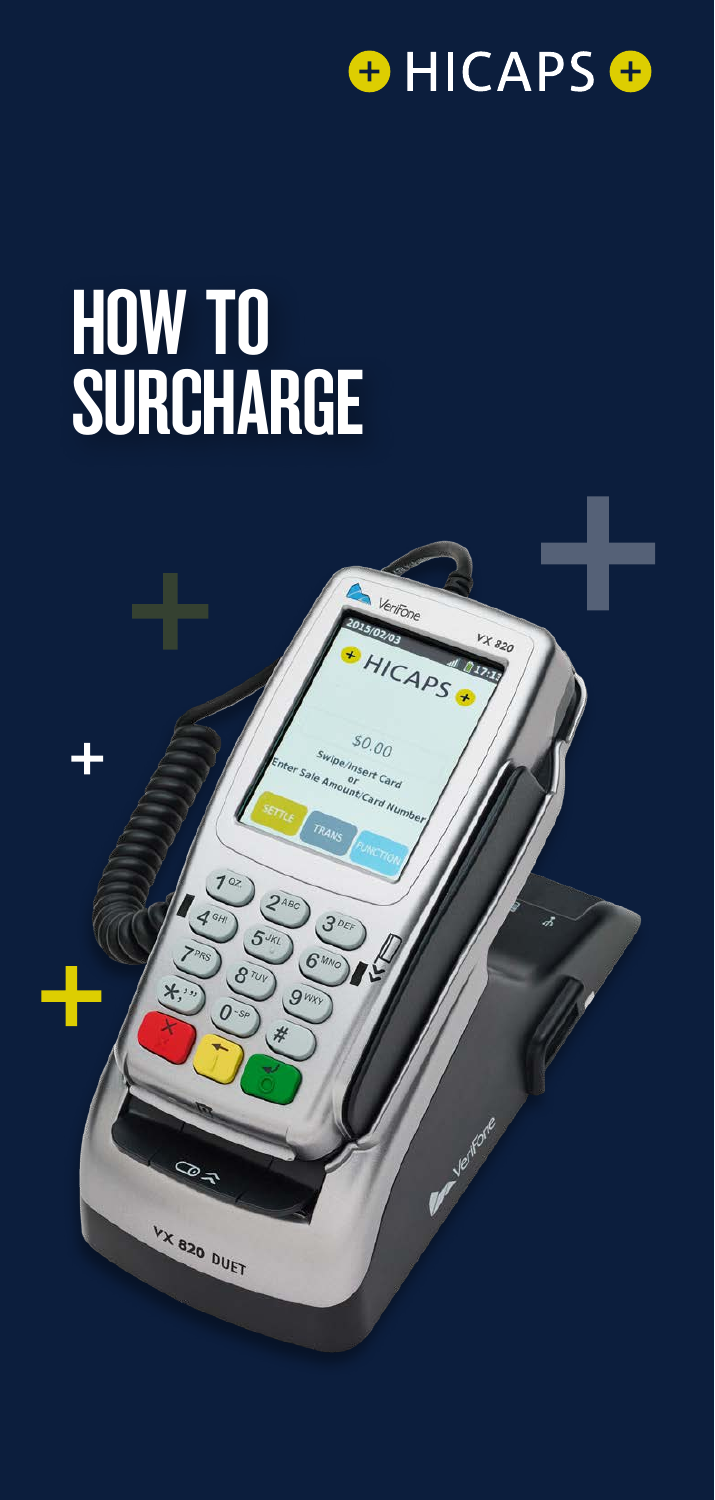## **Surcharge**

Merchants have the ability to charge customers an additional fee for paying by debit or credit cards – surcharging.

The surcharge can be either a fixed fee or a percentage fee based on the value of the transaction.

A surcharge fixed fee amount that is greater than \$3 or a percentage amount greater than 15% is prohibited by the terminal.

If you do decide to charge customers a fee for paying by a debit or credit card you will need to make sure you do not act in a misleading or deceptive way.

You should ensure customers are aware of the following:

- Customer are aware of the extra charge.
- How much it will be before the transaction is entered into.

This can be done in many ways, including in-store notices or prominent messages on bills. Customers can choose whether to pay the card fee or to use another form of payment; eg. cash. The customer will have the option on the terminal screen to not accept the surcharge and cancel the transaction.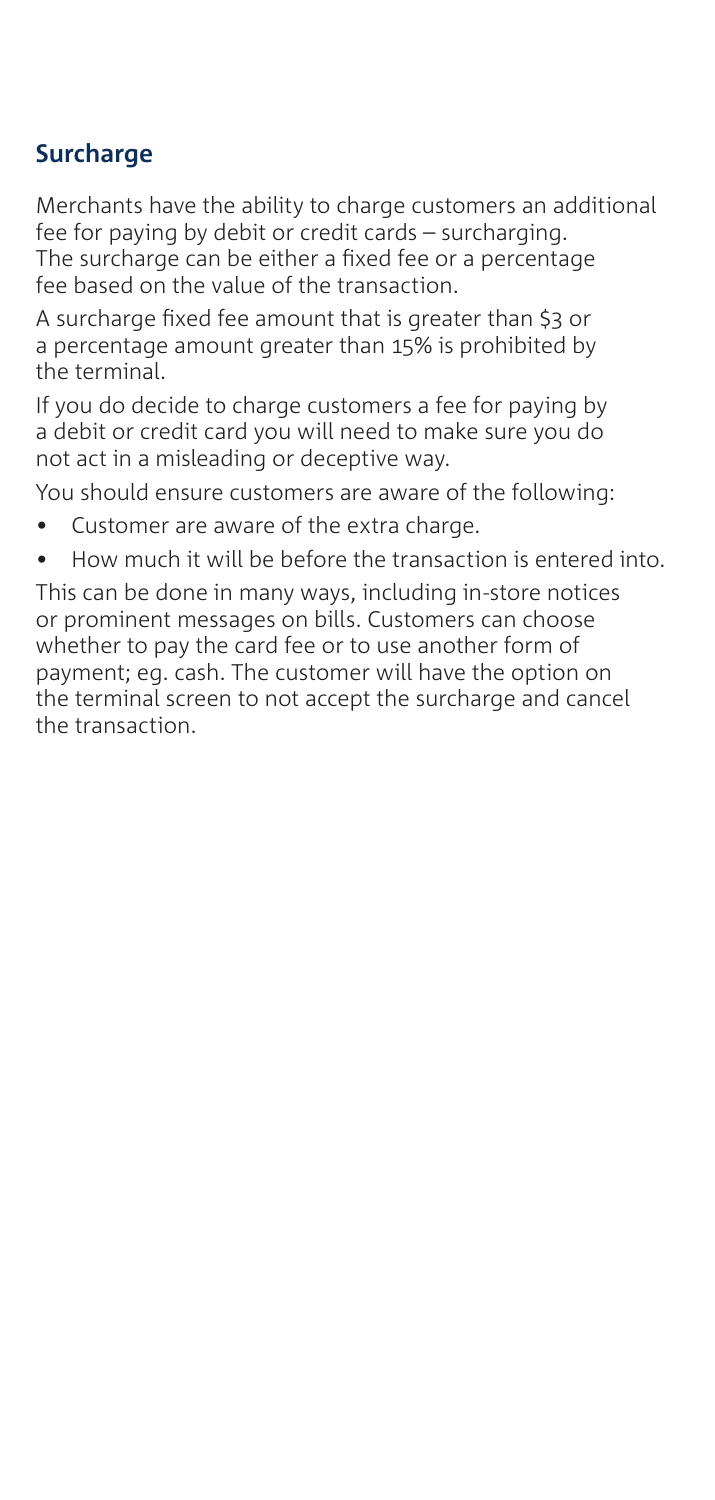#### **3.4 surcharge setup**

#### **step 1**

Press the **[FUNCTION]** key on the touch screen.

#### **step 2**

Using the keypad, enter **[5] [6]** and press **[SELECT]**.

#### **step 3**

Select option **4. Merchant Options** and press **[SELECT]**.

#### **step 4**

Use the arrows on the touch screen to highlight the **Merchant** you wish to change the surcharge values for and press **[SELECT]**.

*Note: This option will only appear if there is more than one merchant loaded in this terminal.*

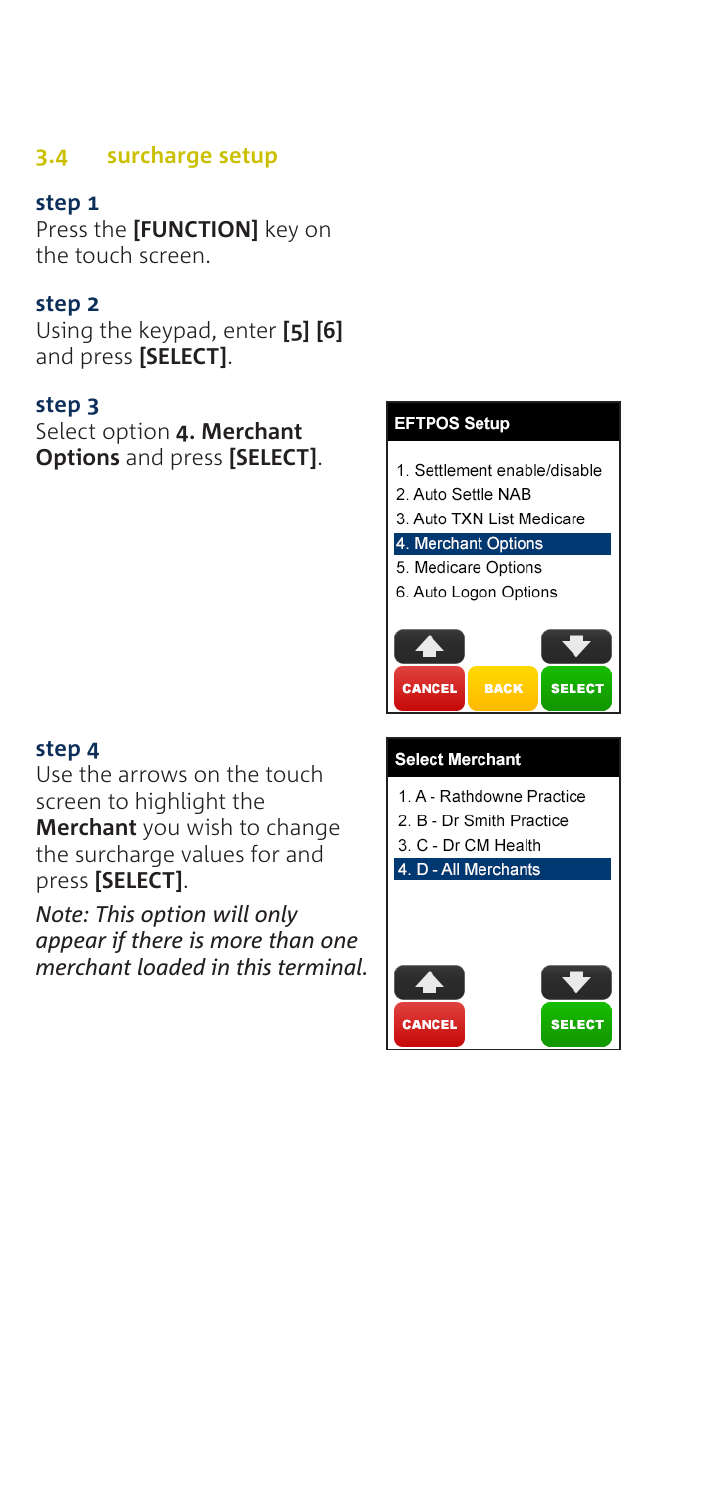Select option **2. Surcharge** press **[SELECT]**.

#### **step 6**

Press **[ENABLE]** to add the merchant to the All Merchant surcharge value group, or Press **[DISABLE]** to enter individual surcharge values.

*Note: Select All Merchants in step 4 to charge the individual surcharge values for merchants that have the All Merchant option enabled.*

#### **step 7**

Press **[YES]** to make changes to surcharge values.

#### **step 8**

Press **[ENABLE]** to activate surcharging. Press **[DISABLE]** to deactivate surcharging.

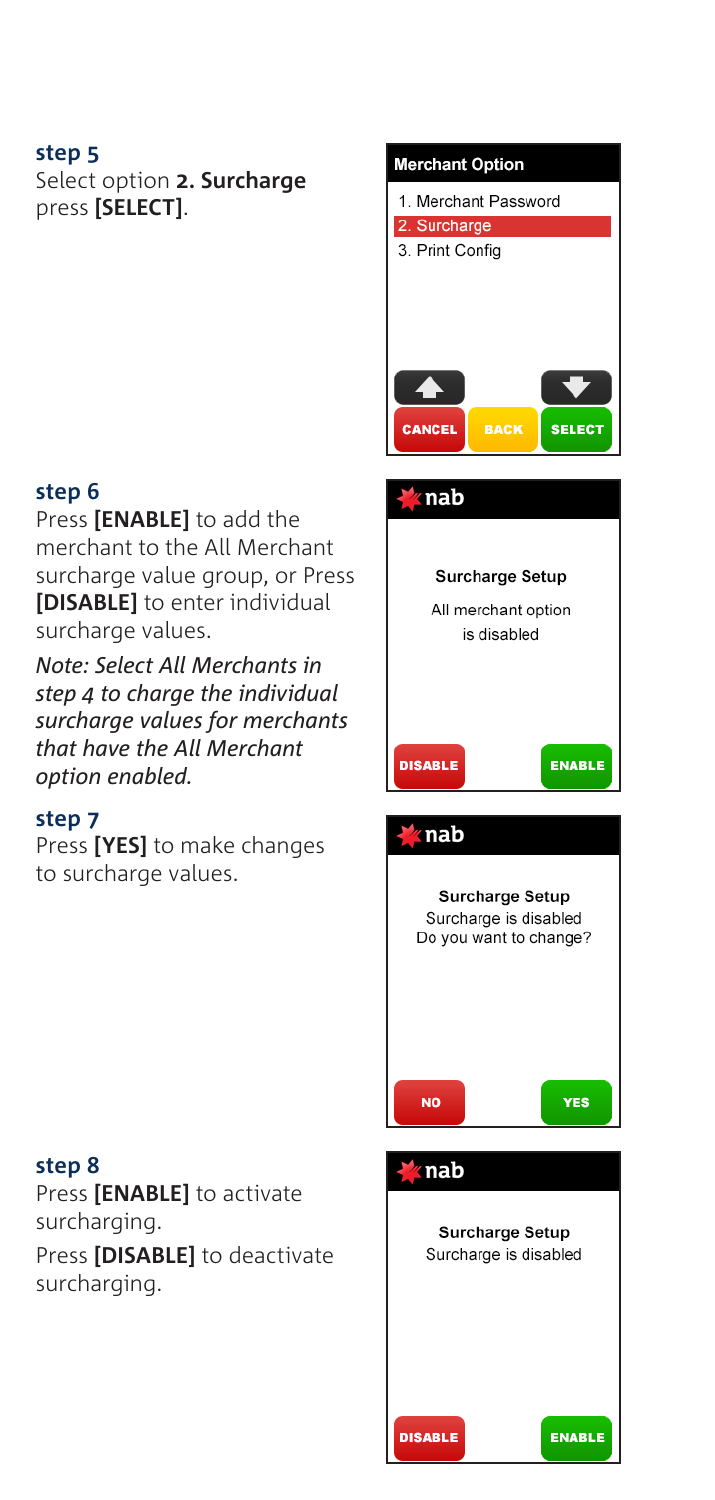Press **[ENABLE]** to enable the prompt during a EFTPOS transition.

Press **[DISABLE]** to remove the prompt.

#### **step 10**

Scroll to the card type. For example **2. Visa CR** then press **[SELECT]**.

#### **step 11**

Press **[YES]** to ACCEPT these types of cards on your terminal.

Press **[NO]** to cancel and return to the home screen.

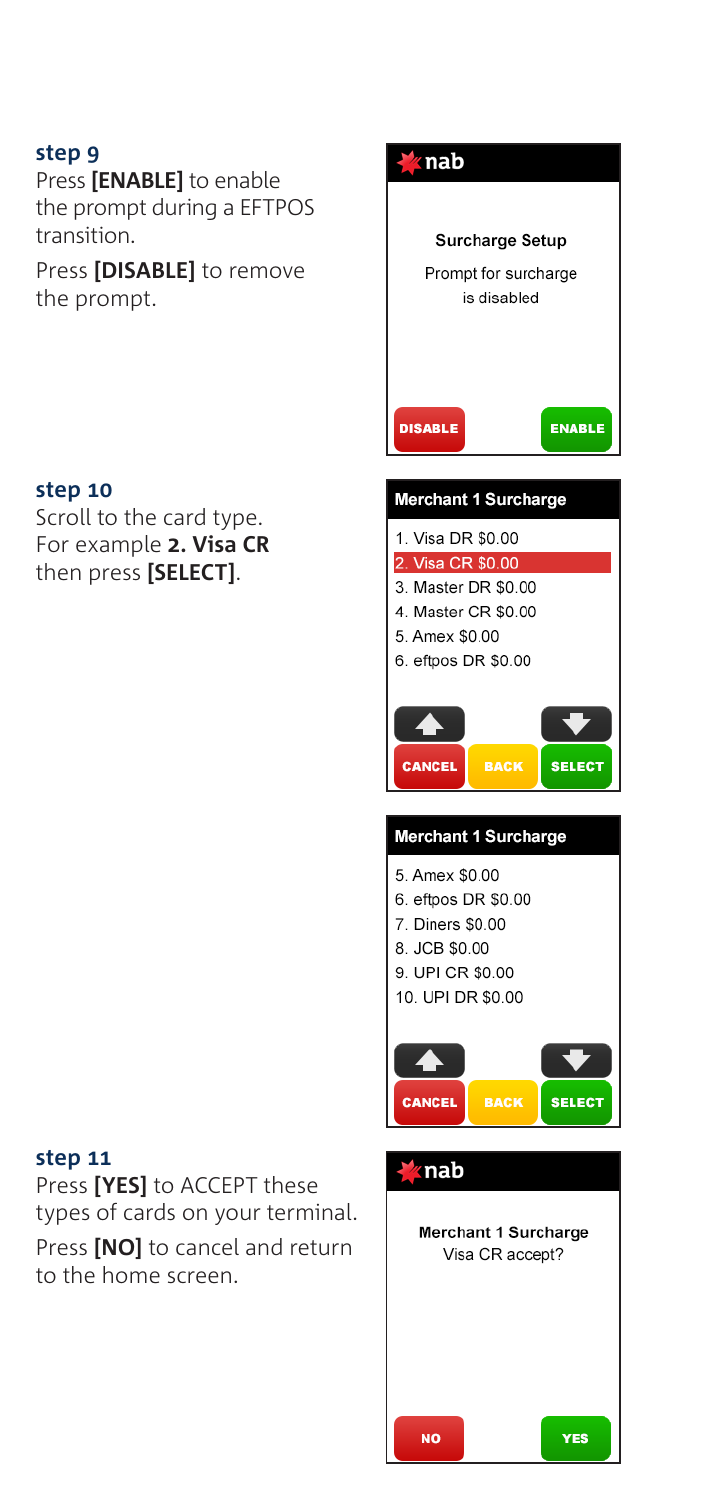Press **[YES]** to set up SURCHARGE for these types of cards on your terminal.

Press **[NO]** to cancel and return to the home screen.

### **step 13**

Choose whether you want the surcharge amount to be a **fixed fee** or a **% of the total** then press **[SELECT]**.

#### **step 14**

Enter a percentage amount (max 15%) or a fixed fee amount (max \$3.00).

Press **[OK]**.



|  | Please press OK to confirm |
|--|----------------------------|
|  |                            |



| <b>Percent of Total</b><br>Enter surcharge (max 15.0%) |  |  |  |
|--------------------------------------------------------|--|--|--|
| 1.0%                                                   |  |  |  |
| Please press OK to confirm                             |  |  |  |
| <b>CLEAR</b><br>CANCEL                                 |  |  |  |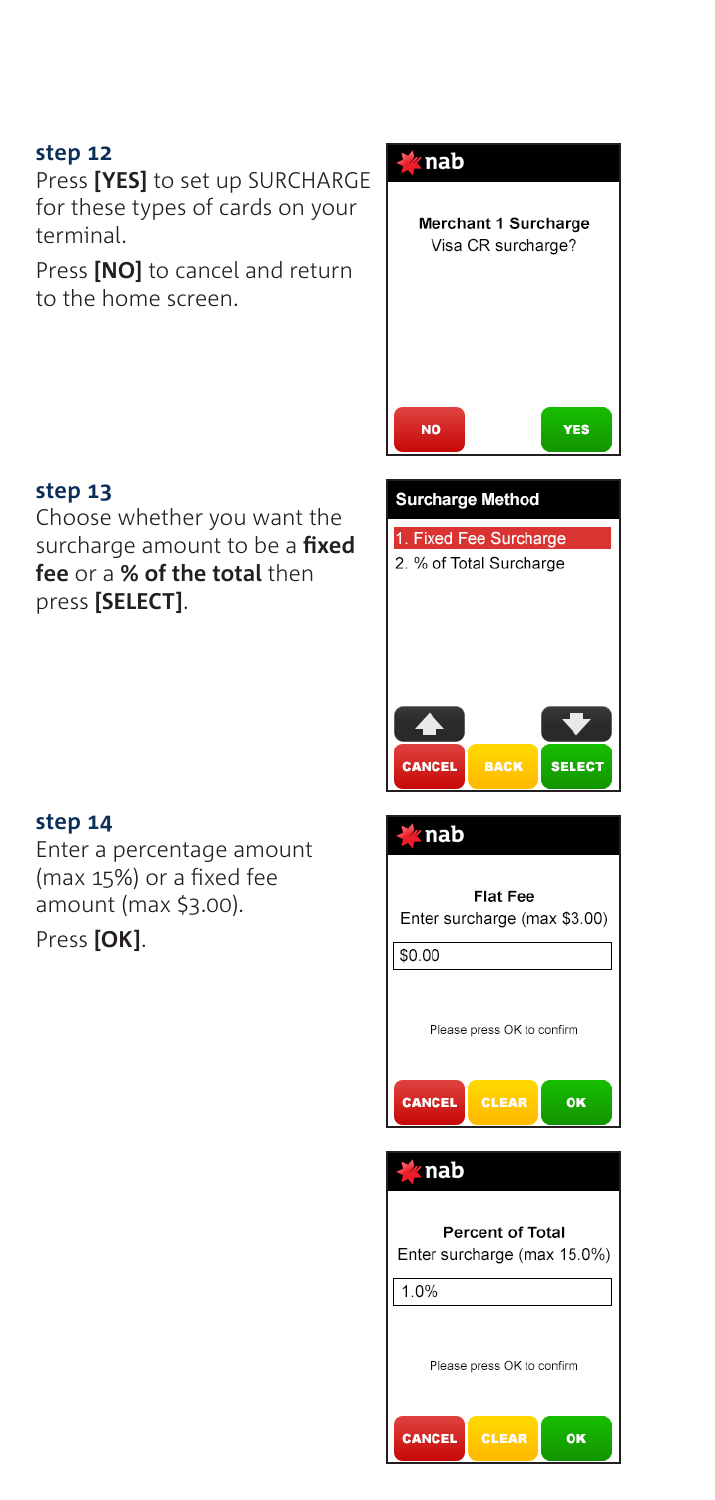Check the confirmation screen and press **[YES]** to confirm or **[NO]** to cancel.



#### **step 16**

Repeat these steps for each card type, account type and surcharge method you want applied.

Press **[CANCEL]** to exit the menu. A report will print listing each card type your terminal accepts and the fixed amount or percentage fee that applies where.